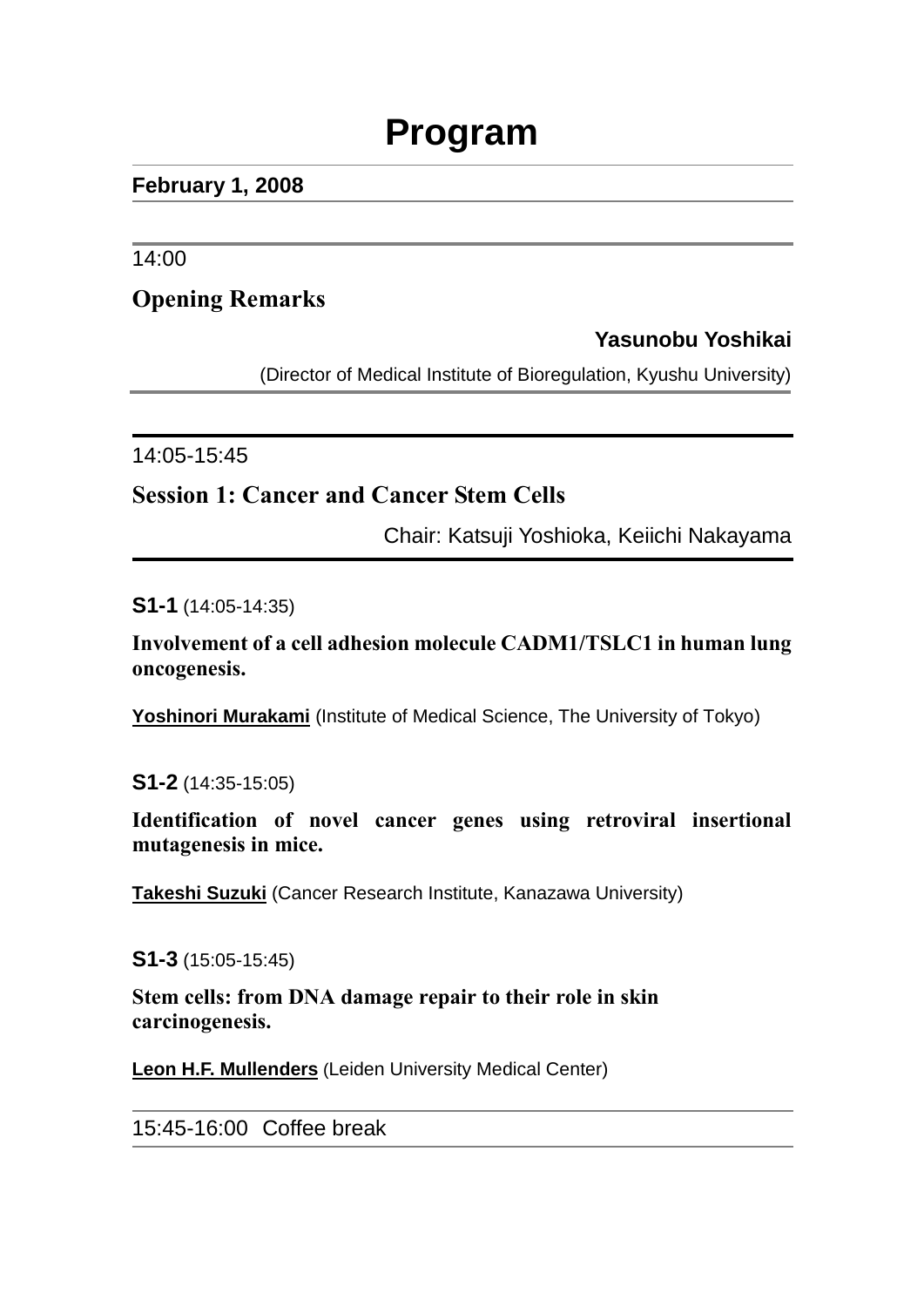## 16:00-17:52 **Young Investigators Forum** (Oral Presentation) Chair: Naoki Makino, Yusaku Nakabeppu

**Y-1** (16:00-16:07) **Activation of Wnt signaling in gastric cancer cells by inflammatory macrophages.**

**Keisuke Oguma** (Cancer Research Institute, Kanazawa University)

**Y-2** (16:07-16:14) **Essential involvement of the tumor necrosis factor axis in colon carcinogenesis. Boryana K. Popivanova** (Cancer Research Institute, Kanazawa University)

**Y-3** (16:14-16:21) **Structural dissection of the interaction between Reelin and its receptor. Norihisa Yasui** (Institute for Protein Research, Osaka University)

**Y-4** (16:21-16:28) **Structure of a large ribonucleoprotein complex. Koji Kato** (Institute for Protein Research, Osaka University)

**Y-5** (16:28-16:35) **OX40-OX40 ligand interactions in eliciting anti-tumor immunity. Toshiaki Kikuchi** (Institute of Development, Aging and Cancer, Tohoku University)

**Y-6** (16:35-16:42) **T cell receptor signaling regulates** *RUNX1* **gene expression. Wong Won Fen** (Institute of Development, Aging and Cancer, Tohoku University)

**Y-7** (16:42-16:49) **HCV infection in immortalized primary human hepatocytes. Hussein Hassan Aly** (Institute for Virus Research, Kyoto University)

**Y-8** (16:49-16:56) **A novel anti-HIV approach by changing vesicle transport route of cellular membrane protein. Takeshi Yoshida** (Institute for Virus Research, Kyoto University)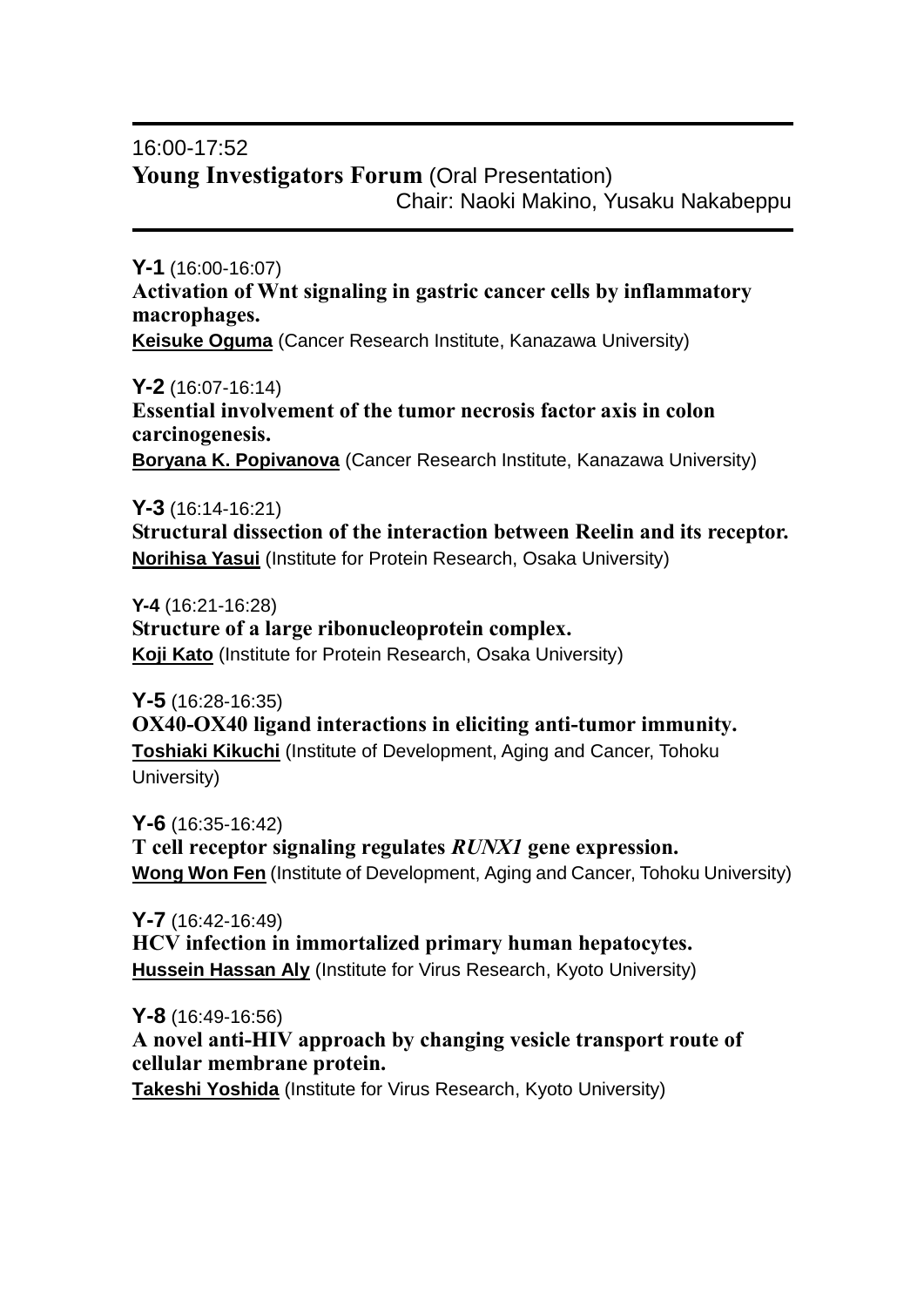**Y-9** (16:56-17:03)

**Role of CXCL12-CXCR4 chemokine signaling in the generation of plasmacytoid dendritic cells.**

**Hiroshi Kohara** (Institute for Frontier Medical Sciences, Kyoto University)

#### **Y-10** (17:03-17:10)

**The role of c-type lectin receptors in the homeostasis of the immune system.**

**Noriyuki Fujikado** (Institute of Medical Science, The University of Tokyo)

#### **Y-11** (17:10-17:17)

**PRAT4A (protein associated with Toll-like receptor 4) is required for multiple Toll-like receptor responses.**

**Takuma Shibata** (Institute of Medical Science, The University of Tokyo)

#### **Y-12** (17:17-17:24)

**Involvement of Plexin-A1** *in vivo* **dendritic cell-transmigration through dendritic cell-endothelial cell interactions.**

**Hyota Takamatsu** (Research Institute for Microbial Disease, Osaka University)

#### **Y-13** (17:24-17:31)

**Differential role of TLR- and RLR-signaling in the immune responses to influenza a virus infection and vaccination.**

**Shohei Koyama** (Research Institute for Microbial Disease, Osaka University)

## **Y-14** (17:31-17:38)

**Epigenetic control of p53 function by CHD8 through recruitment of histone H1.**

**Masaaki Nishiyama** (Medical Institute of Bioregulation, Kyushu University)

**Y-15** (17:38-17:45)

**Two distinct pathways of cell death triggered by oxidative damage to nuclear and mitochondrial DNAs.**

**Sugako Oka** (Medical Institute of Bioregulation, Kyushu University)

**Y-16** (17:45-17:52)

**Conditional ablation of Stat3/Socs3 discloses a dual role for reactive astrocytes after spinal cord injury.**

**Seiji Okada** (SSP stem cell Unit, Kyushu University)

# $18:00 - 20:00$ Young Investigators Forum (Poster Presentation)

(with Buffet**)**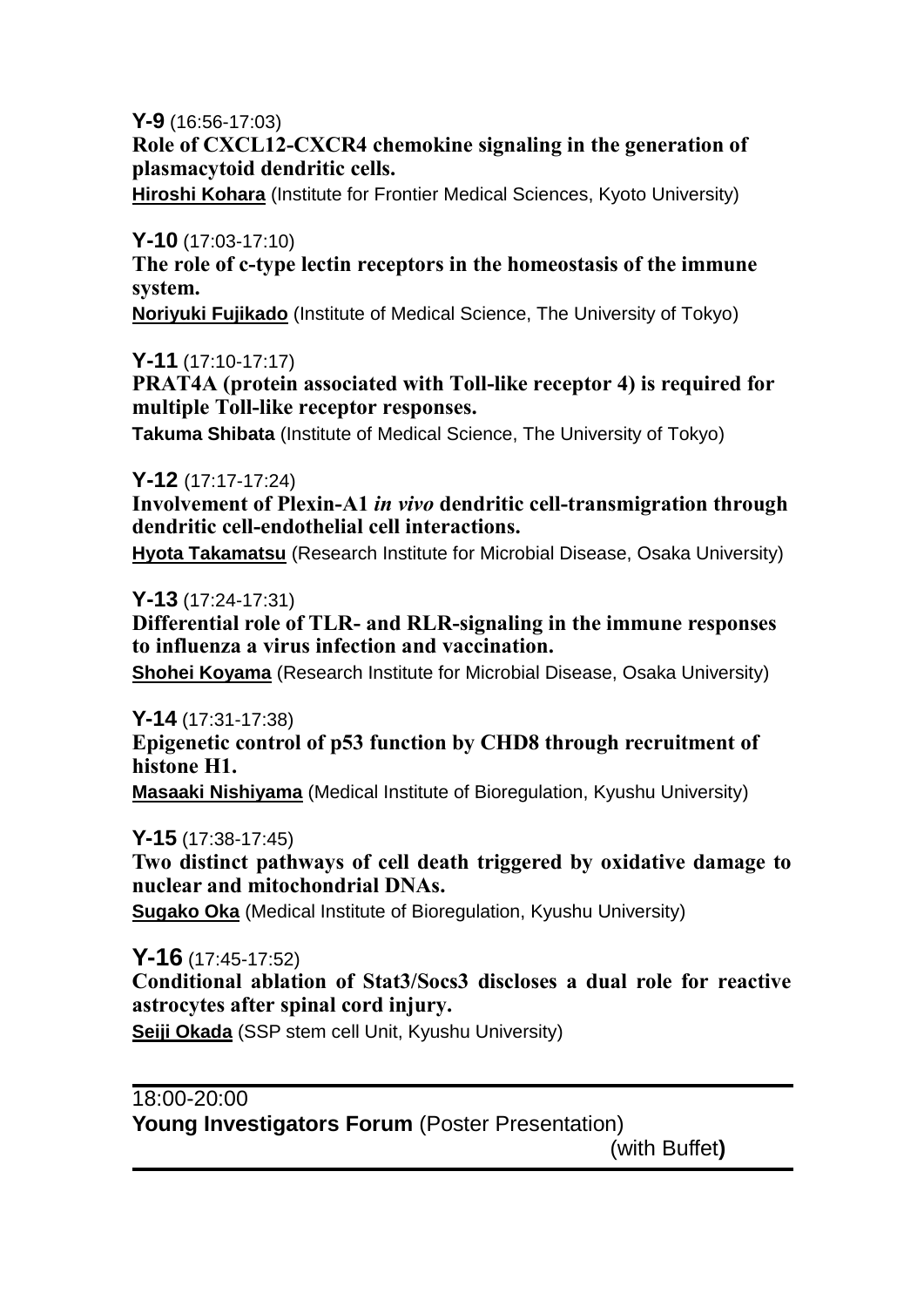#### 9:00-11:50

## **Session 2, Development of Immune Systems and Host Defense**

Chair: Kensuke Miyake, Akihiko Yoshimura

**S2-1** (9:00-9:30)

**Molecular analysis of blood vessel maturation in physiological and pathological conditions.**

**Nobuyuki Takakura** (Research Institute for Microbial Disease, Osaka University)

**S2-2** (9:30-10:00)

**CXCL12-CXCR4 chemokine signaling and niches for hematopoietic stem cells and B cell development.**

**Takashi Nagasawa** (Institute for Frontier Medical Sciences, Kyoto University)

**S2-3** (10:00-10:30)

**Regulation of autoimmunity by PIR-B, an inhibitory receptor for class I MHC.**

**Toshiyuki Takai** (Institute of Development, Aging and Cancer, Tohoku University)

**S2-4** (10:30-11:10)

**Studies on the role of IL-27 in the regulation of anti-inflammatory responses.**

**Christopher Hunter** (University of Pennsylvania)

**S2-5** (11:10-11:50)

**Innate and adaptive immunity to aspergillus fumigatus.**

**Eric Pamer** (Sloan-Kettering Institute)

11:50-13:00 Lunch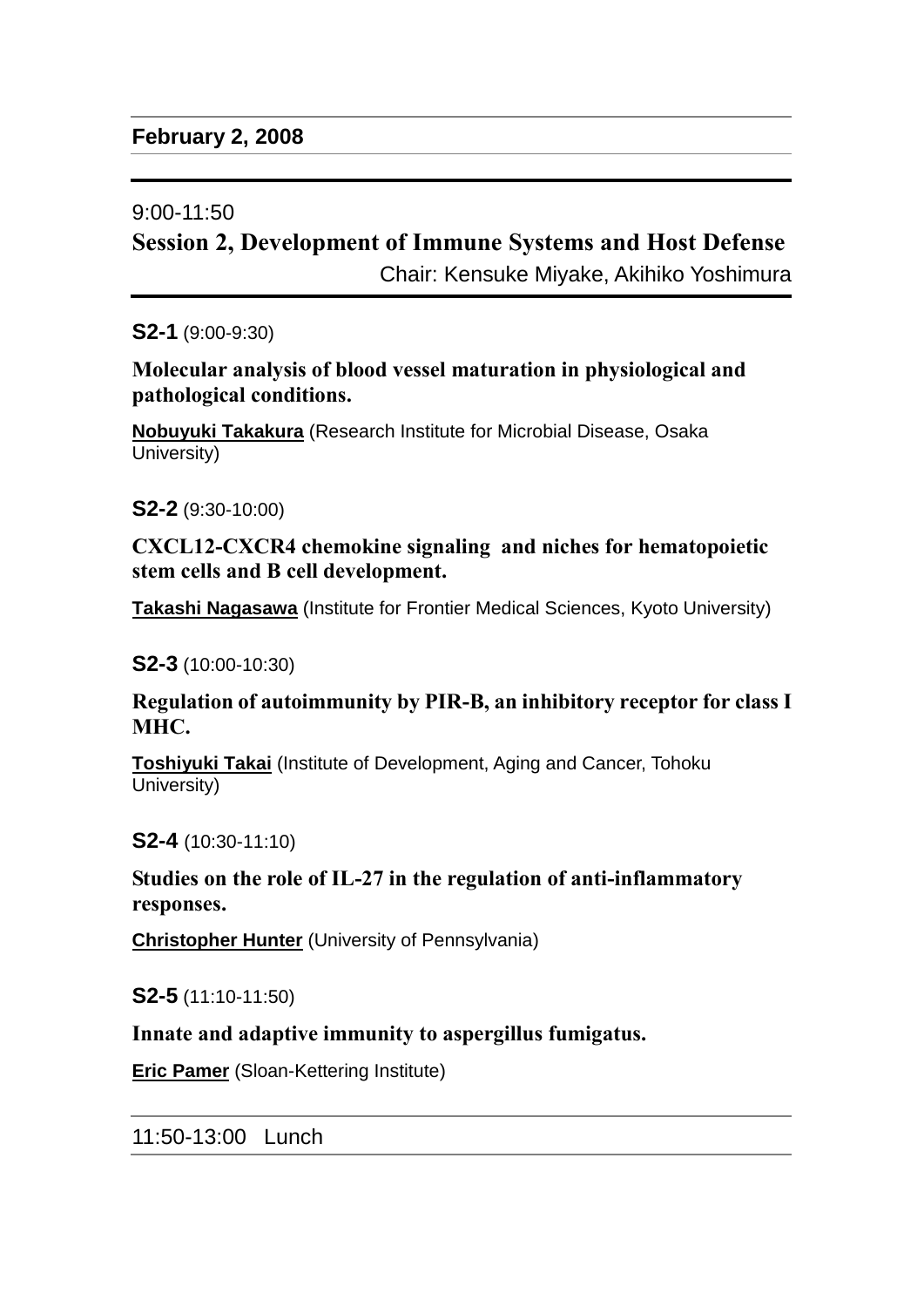## 13:00-15:10

# **Session 3. Stem Cell and Differentiation**

Chair: Nobuyuki Takakura, Yoshinori Fukui

#### **S3-1** (13:00-13:30)

**Necdin, an imprinted gene-encoded protein required for neuronal terminal differentiation.**

**Kazuaki Yoshikawa (**Institute for Protein Research, Osaka University)

**S3-2** (13:30-14:00)

#### **Oscillatory expression of Hes1 in mouse embryonic stem cells.**

**Taeko Kobayashi** (Institute for Virus Research, Kyoto University)

**S3-3** (14:00-14:30)

#### **Prospective isolation and clonal identification of hepatic stem cells.**

**Atsushi Suzuki** (Medical Institute of Bioregulation, Kyushu University)

**S3-4** (14:30-15:10)

**Regulation of hematopoietic stem cell commitment by transcription factors**.

**Koichi Akashi** (Center for Cellular and Molecular Medicine, Kyushu University Hospital)

#### 15:10-15:30 Coffee break